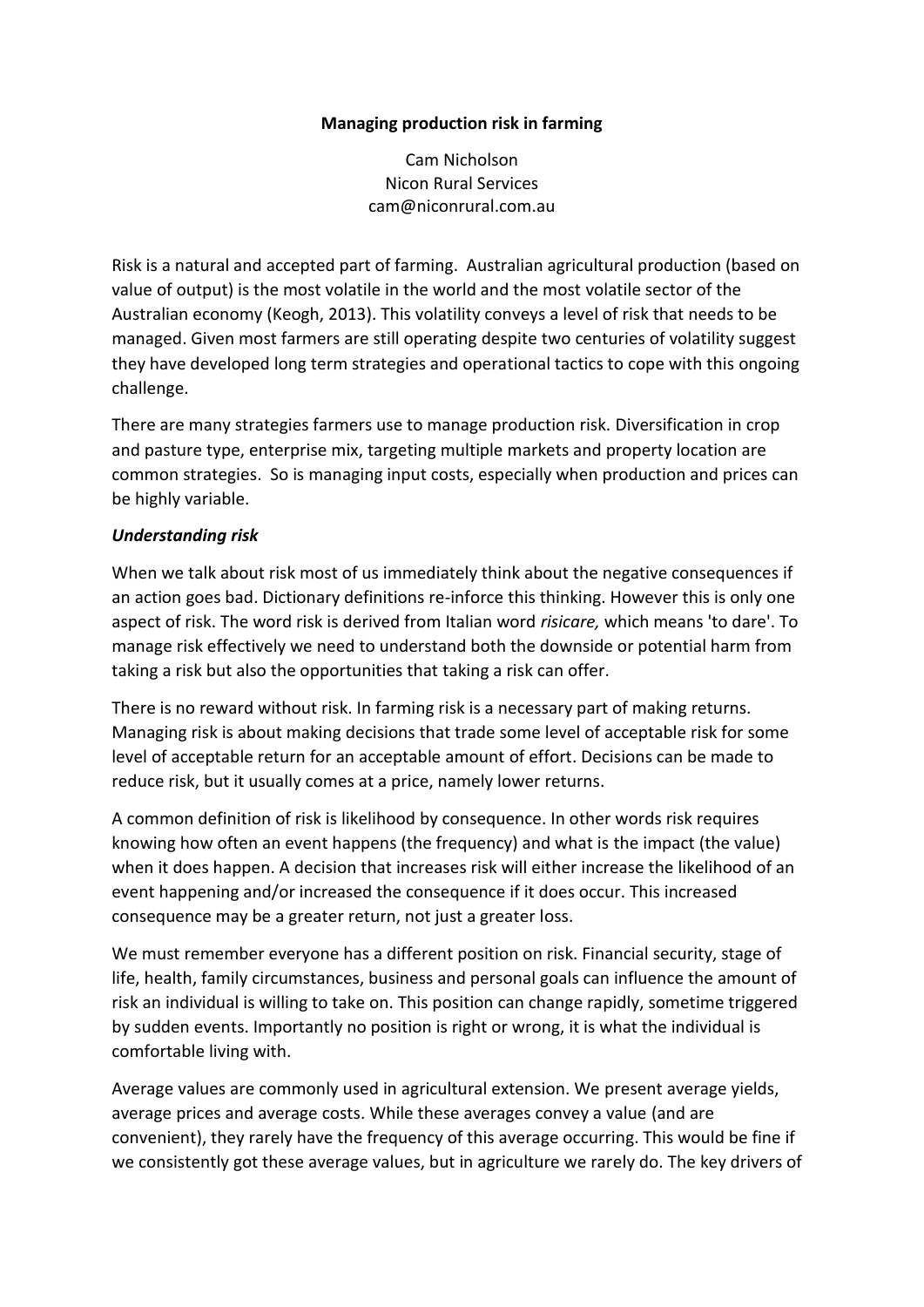profit in agriculture, namely yield, prices and some costs have a range of values within and between production periods. If we use averages for analysis, it usually over estimates the profits and hides the volatility in those profits (Nicholson, 2013).

Managing risk is not about the middle or the average, it is the opposite. It is appreciating what happens at the extremes, the size or value of these extremes and how often they occur.

### *Managing risk*

As described previously the derivation of risk is 'to dare'. This implies there is opportunity but it also implies a choice. As individuals we can influence how much risk we expose ourselves to by making choices.

Recent analysis conducted in the Grain and Graze program has helped understand the risk in a farming business and how making changes will potentially alter this risk. This helps inform future decisions.

In the Grain and Graze analysis a combination of historic information and gut feel are used to 'frame the odds'. Graphs are created that show the amount or value and how often this amount or value occurs. It includes extreme and average results and are referred to as distributions. The broader the range in values the greater the volatility or risk. An example of an annual GrassGro modelled pasture distribution for Burunah Plains (near Inverleigh) and Hamilton is presented (figure 1).





The average annual pasture production at Burunah Plains is 12.6 t/ha and at Hamilton 13.5 t/ha, suggesting Hamilton grows about 900 kg/ha more pasture than Burunah Plains each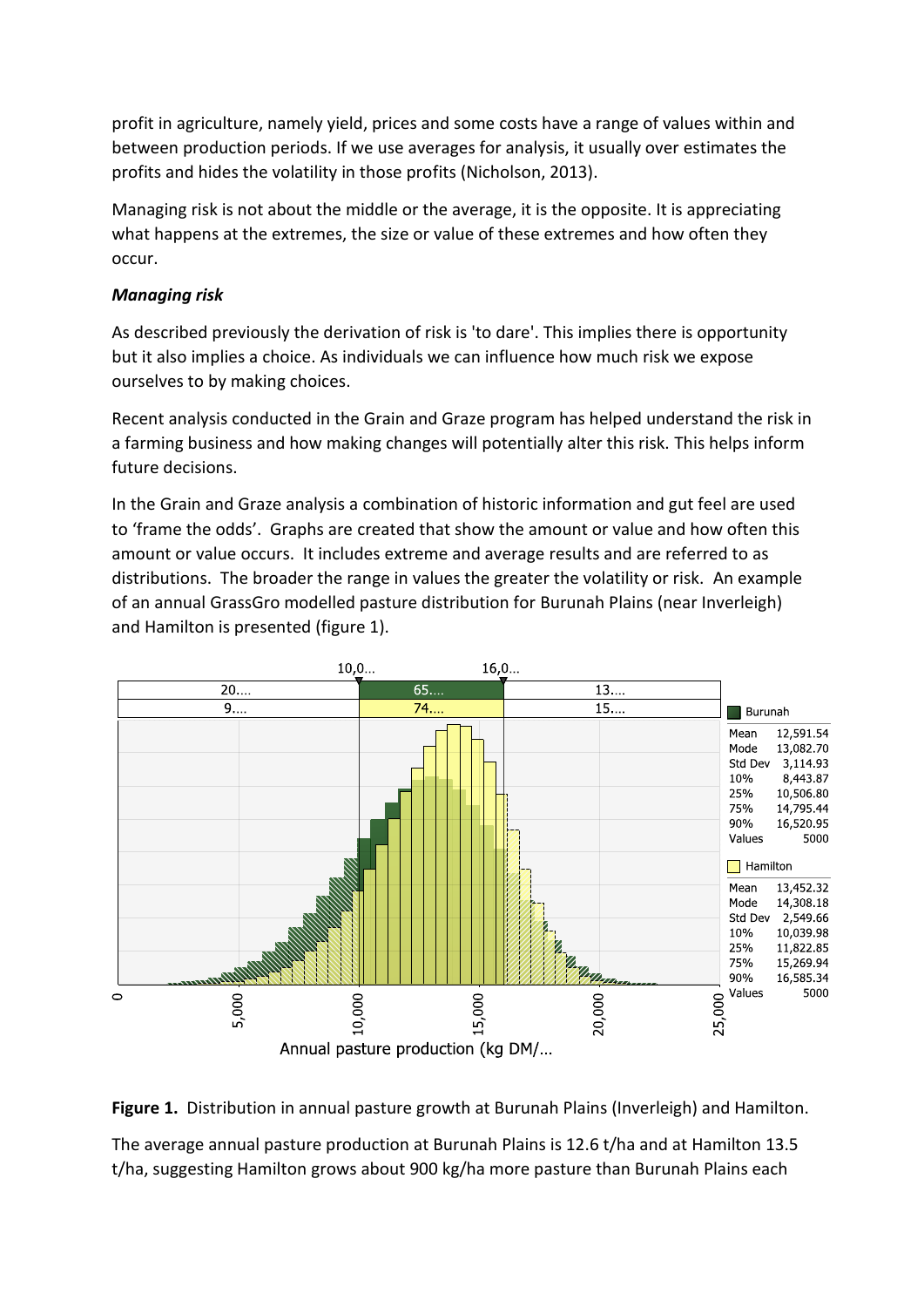year. However the shape of the two distributions are different, with Hamilton pasture production less broad (narrower) than Burunah Plains. This indicates less volatility or range in pasture production and therefore less risk. The distributions also show there is a 20.5% chance (1 year in 5) of pasture production being 10 t/ha or less at Burunah Plains but only a 9.8% chance (1 year in 10) of less than 10 t/ha at Hamilton.

The Grain and Graze analysis creates and uses distributions for yields, prices and some costs to generate a range of enterprise and whole farm profits. These profits can then be compared and discussion around how acceptable this range and volatility in profit are given the level of risk the farmers wishes to take on.

Close to 30 farms in South west Victoria and Southern NSW have been analysed. While no two farms are the same, there are four generalisations are worth highlighting.

# **1. Cattle are usually less risky than sheep**



In general the average profit from cattle is less than sheep, although there isn't a lot of difference in downside risk, it is just that sheep have more upside risk (figure 2).

**Figure 2:** Annual profit distribution for a sheep enterprise (merino ewes, self-replacing, with older ewes joined to meat rams) compared to a cattle enterprise (self-replacing herd, feeder steer market) for a farm near Geelong.

# **2. Cropping is usually more risky than livestock**

This is usually true, however risk also includes upside as well as downside risk. This example clearly illustrates the contrasting profit distributions (figure 3). The cropping enterprise is flatter and wider compared with the sheep enterprise, indicating greater volatility in possible profits. If this farm business needed to make \$75/ha to cover financing, tax and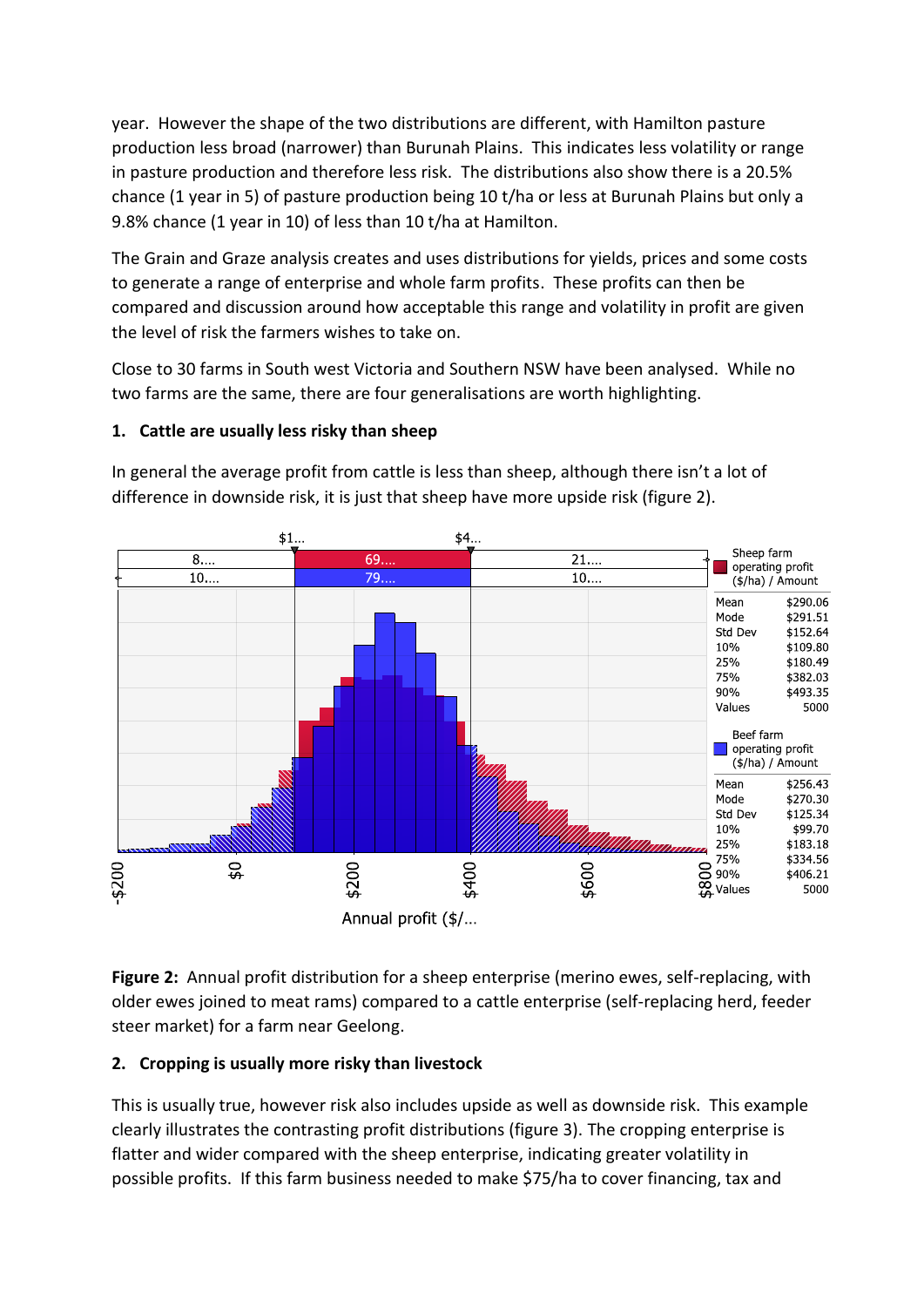other investments, then there is 9.0% chance of not achieving this with the sheep enterprise (1 year in 11), but a 13.2% chance (1 year in 7 ) of not achieving it with the cropping enterprise. On the flip side, the chances of making more than \$750/ha profit with the sheep enterprise is minimal (1 yr in 30) compared to 1 year in 7 with cropping.



**Figure 3:** Annual profit distribution for sheep enterprise (composite ewes) compared to a cropping enterprise (canola, wheat) for a farm near Colac.

## **3. Enterprise diversity usually decreases risk**

This generally holds true. If we compare the whole farm profit of the farm in figure 3, generated by the combination of cropping and livestock, then the chances of making \$75/ha or less is reduced compared to the results we achieved from either enterprise alone. When combined, the chances of not making \$75/ha are reduced to 1 year in 26 (figure 4)

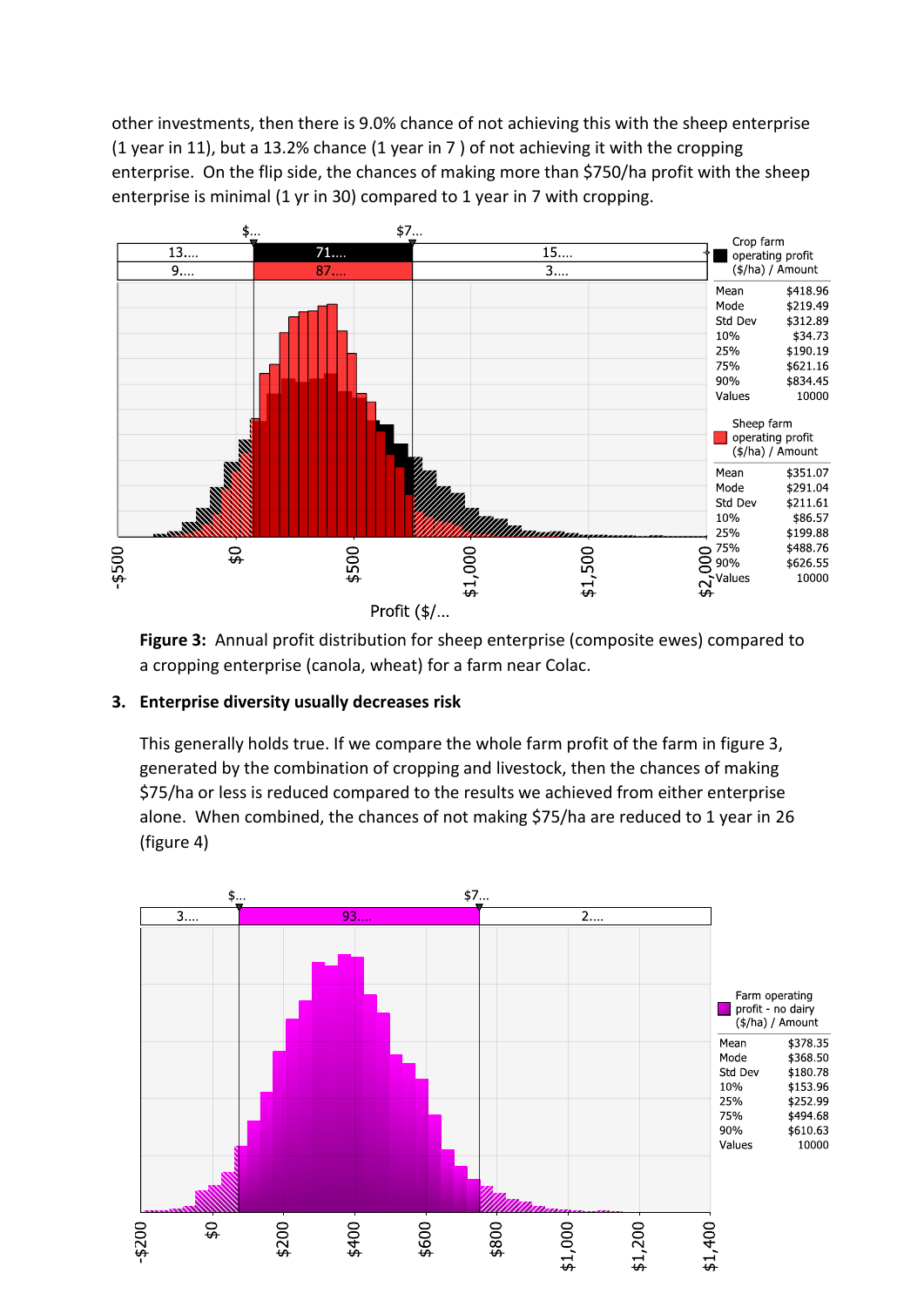**Figure 4:** Annual profit distribution for mixed enterprise farm (sheep and cropping).

### **4. Intensification usually increases risk**

Most people would think that intensifying a farming operation should increase profit but probably also increase downside risk. The analysis that has been done so far in the Grain and Graze program would suggest there are often opportunities to improve profit through intensification without increasing risk and in some cases even diminishing downside risk.

Consider the example of a beef operation in South west Victoria that is thinking about increasing stocking rate by running more breeding cows. This will increase some input costs eg animal health costs, fertiliser, selling fees and possibly some other expenses such as labour and pregnancy testing. However these costs are not risky as they are usually known in advance, stay relatively consistent in price and are at the discretion of the manager how much is spent. The more risky variable identified in this business to increasing stocking rate is the amount (and cost) of supplementary feeding that may be required.

Two scenarios were calculated, one with the current operation and another with a 15% increase in stocking rate. All per head input costs were increased accordingly. Supplementary feeding was adjusted for the higher stocking rate, increasing the 'typical' amount of hay used from 165 kg/hd (1/2 round bale) to 330 kg/hd (1 bale). In a worst 1 year in 10 scenario feeding was increased from 300 kg/hd to 990 kg/hd.

The change in stocking rate did alter the risk profile of the farming business, but created more upside risk than downside risk (figure 5).